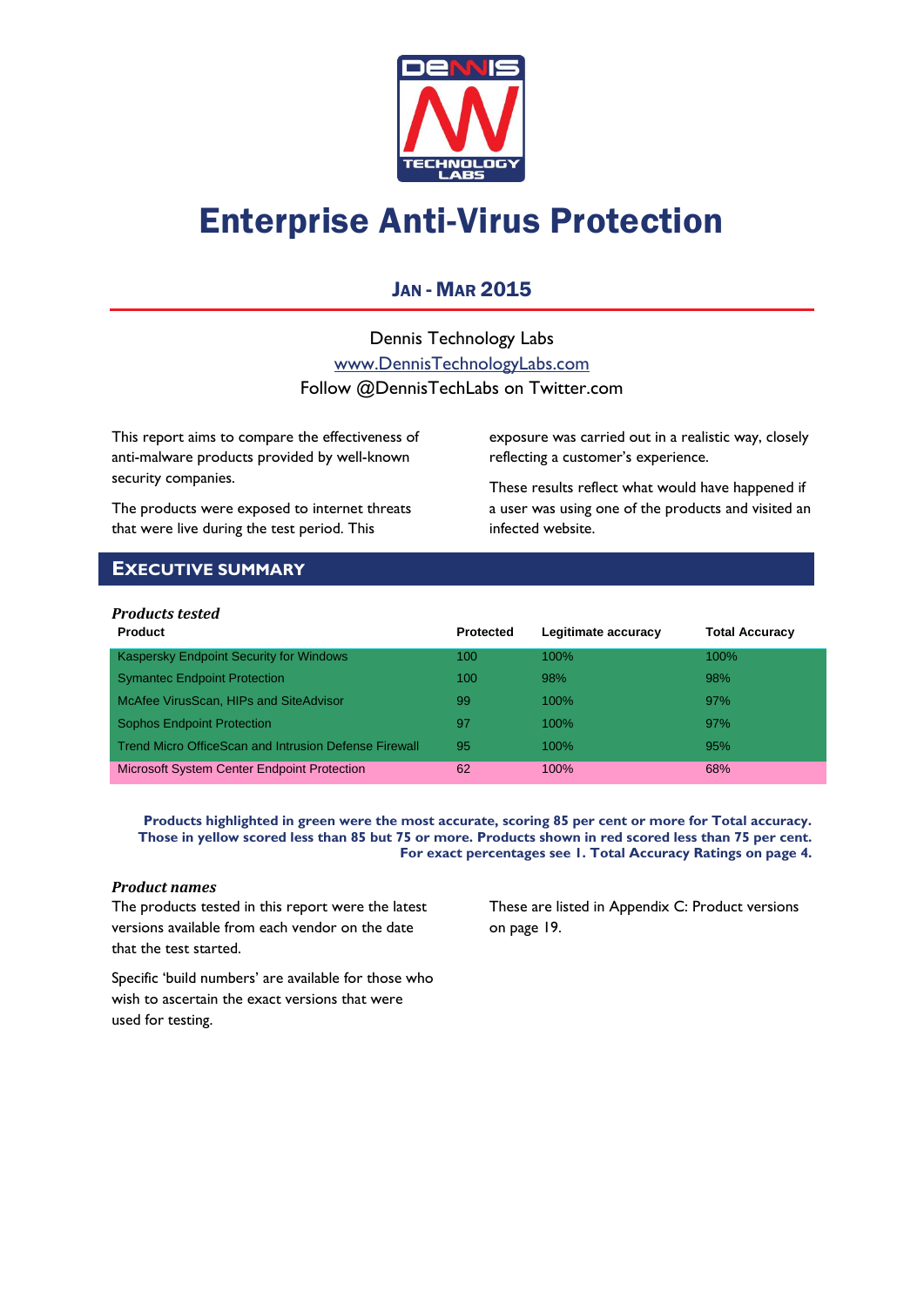**The effectiveness of anti-malware security suites tested was very high, with one exception.** Most products were compromised at least once but half protected against 99 – 100 per cent of the threats. The least effective (Microsoft System Center Endpoint Protection) was in a league of its own, being compromised by 38 per cent of the threats.

### ■ Blocking malicious sites based on reputation is an effective approach.

Those products that prevented users from visiting the malicious sites in the first place gained a significant advantage. If the malware can't download onto the victim's computer then the anti-malware software faces less of an ongoing challenge.

 **Most anti-malware programs were accurate when handling legitimate software** Most of the products did not bother users when installing legitimate software. Symantec's product blocked just two applications, while those from the other vendors were 100 per cent accurate.

### **Which was the best product?**

The most accurate programs were Kaspersky Endpoint Security For Windows and Symantec Endpoint Protection Enterprise Edition. McAfee VirusScan and Sophos Endpoint Protection came joint third. Trend Micro OfficeScan ran a close fourth. All of these products win AAA awards.

Simon Edwards, Dennis Technology Labs, 17th April 2015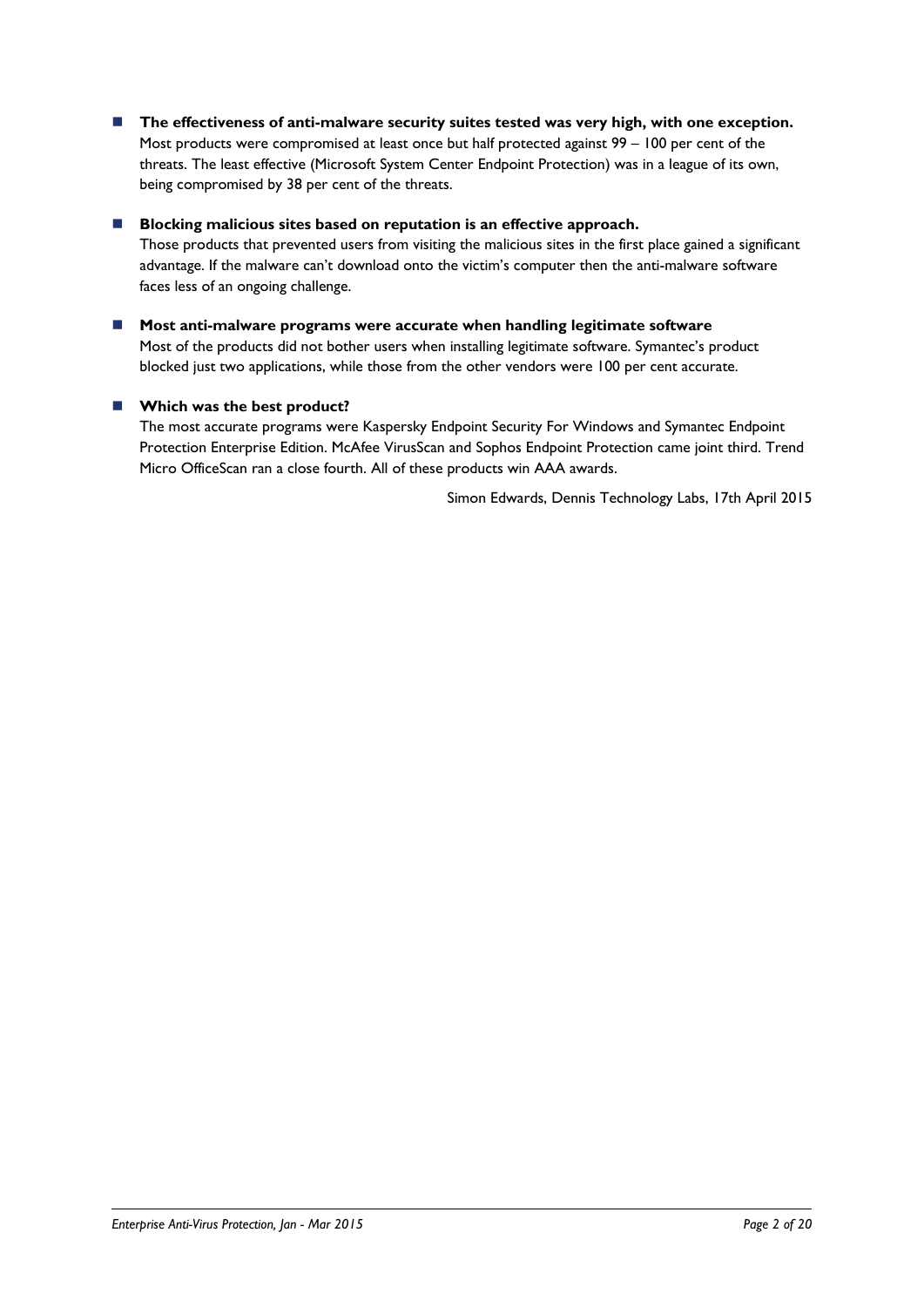# <span id="page-2-0"></span>**CONTENTS**

Document version 1.0. Written 17th April 2015.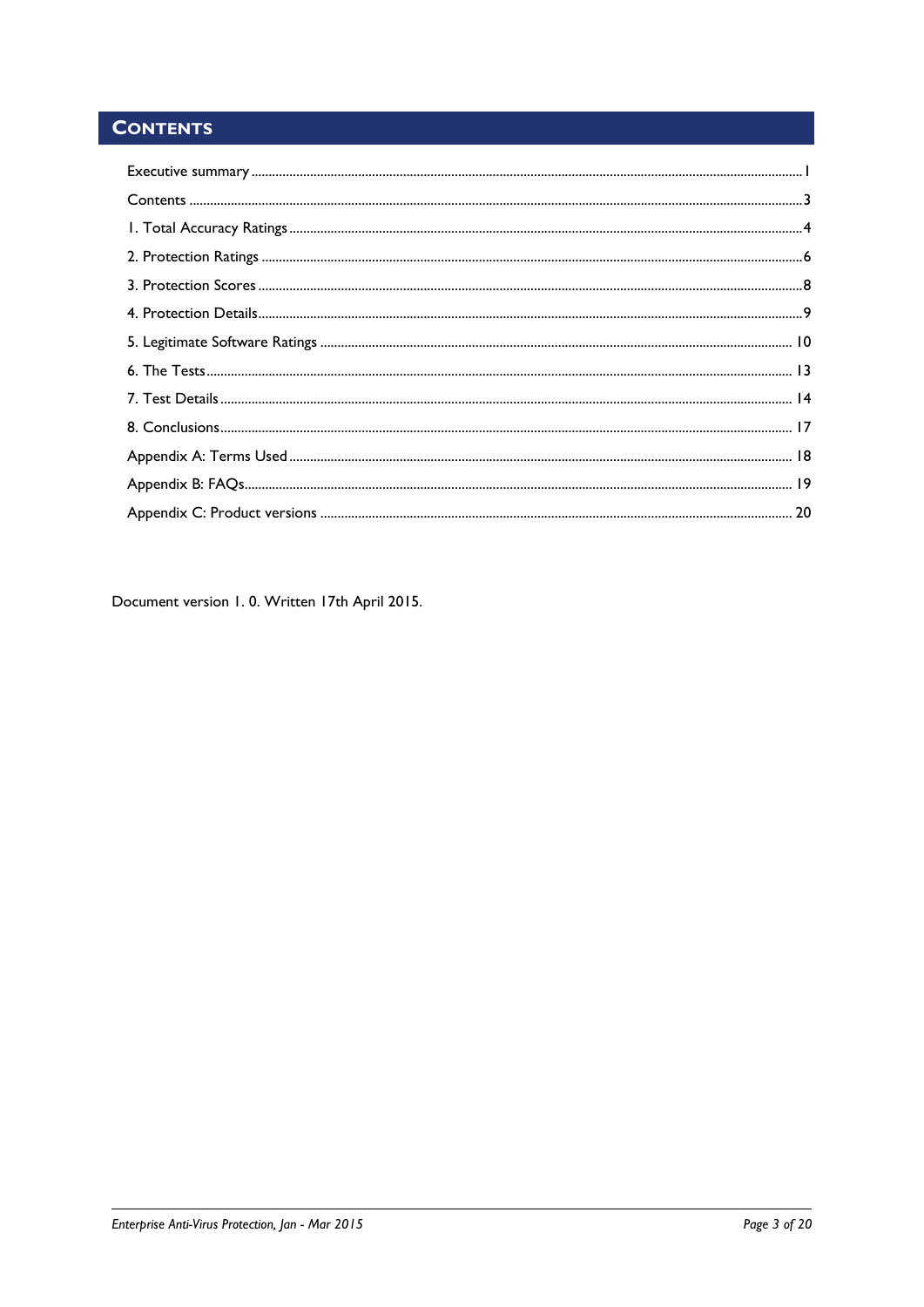### <span id="page-3-0"></span>**1. TOTAL ACCURACY RATINGS**

The total accuracy ratings provide a way to judge how effectively the security programs work by looking at a single graph.

Anti-malware software should not just detect threats. It should allow legitimate software to run unhindered as well.

The results below take into account how accurately the programs treated threats and handled legitimate software.



**The total accuracy ratings take into account successes and failures with both malware and legitimate applications.**

We ran two distinct tests: one that measured how the products handled internet threats and one that measured how they handled legitimate programs.

The ideal product would block all threats and allow all legitimate applications.

When a product fails to protect the system against a threat it is compromised. When it warns against, or even blocks, legitimate software then it generates a 'false positive' result.

Products gain points for stopping threats successfully and for allowing users to install and run legitimate software. Products lose points for failing to stop threats and when they handle legitimate files incorrectly.

Each product then receives a final rating based on its performance in each of the 'threat' and 'legitimate software' tests.

These results show a combined accuracy rating, taking into account each product's performance with both threats and non-malicious software.

There is a maximum possible score of 1,018 and a minimum of -1,218.

See *5. Legitimate Software Ratings* on page 10 for detailed results and an explanation on how the false positive ratings are calculated.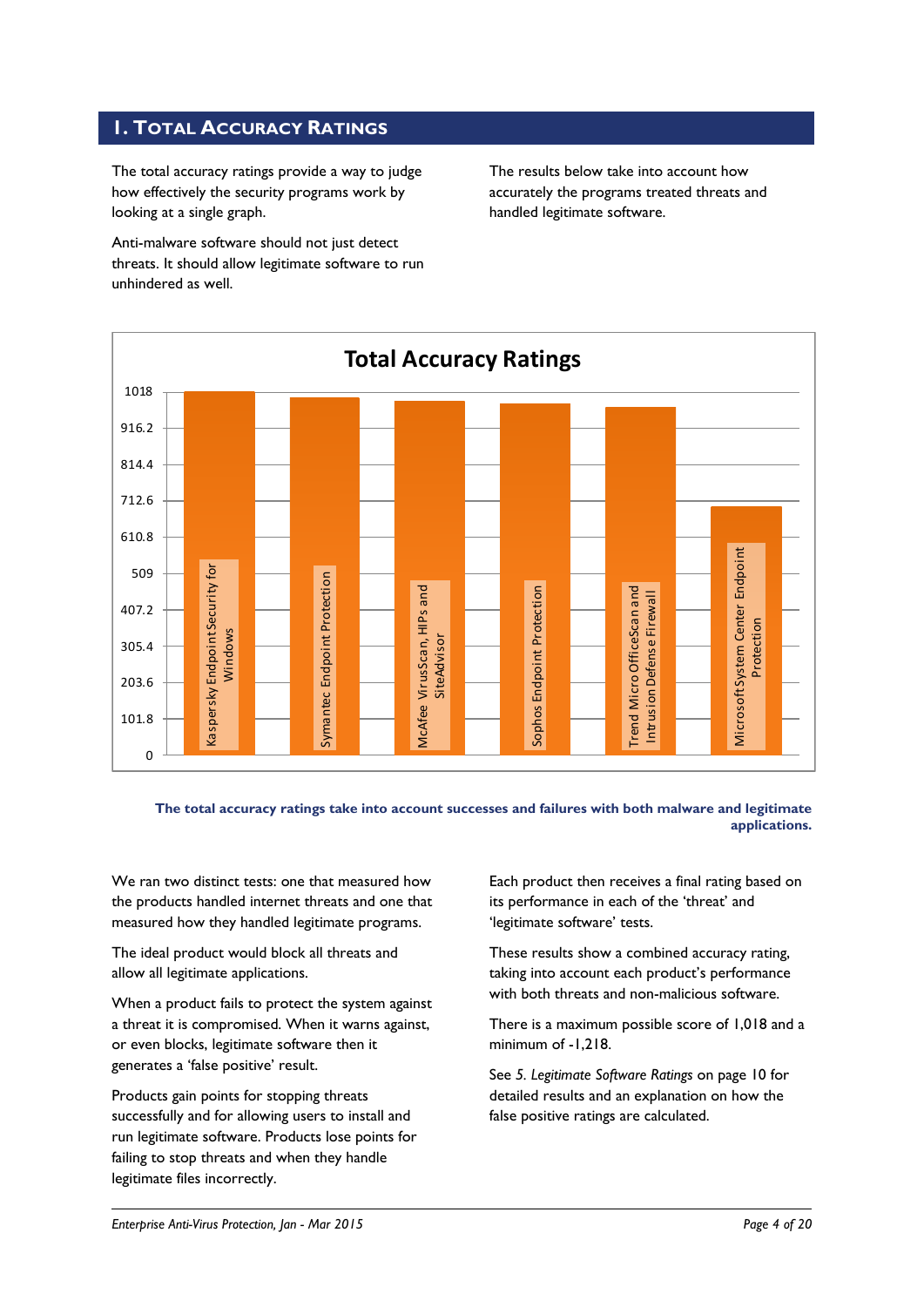### TOTAL ACCURACY RATINGS

| <b>Product</b>                                        | <b>Total Accuracy Rating</b> | Percentage | Award                    |
|-------------------------------------------------------|------------------------------|------------|--------------------------|
| Kaspersky Endpoint Security for Windows               | 1017                         | 100%       | AAA                      |
| <b>Symantec Endpoint Protection</b>                   | 1000.5                       | 98%        | AAA                      |
| McAfee VirusScan, HIPs and SiteAdvisor                | 992                          | 97%        | AAA                      |
| Sophos Endpoint Protection                            | 986                          | 97%        | AAA                      |
| Trend Micro OfficeScan and Intrusion Defense Firewall | 972                          | 95%        | AAA                      |
| Microsoft System Center Endpoint Protection           | 695                          | 68%        | $\overline{\phantom{0}}$ |

### **Awards**

The following products win Dennis Technology Labs awards:



Kaspersky Endpoint Security for Windows Symantec Endpoint Protection McAfee VirusScan, HIPs and SiteAdvisor Sophos Endpoint Protection Trend Micro OfficeScan and Intrusion Defense Firewall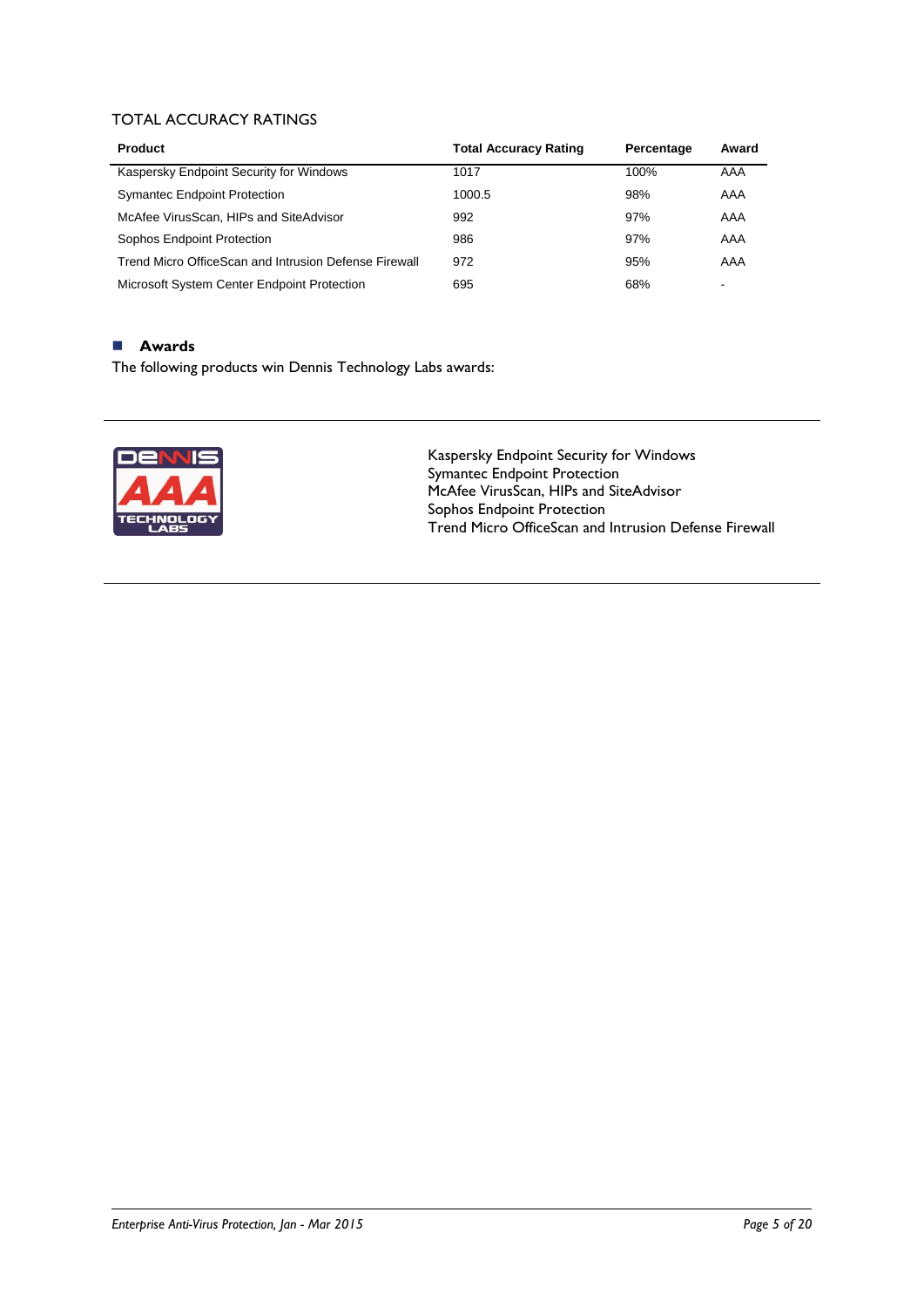### <span id="page-5-0"></span>**2. PROTECTION RATINGS**

The following results show how each product was scored for its accuracy in handling malware only. They do not take into account false positives.

### **Neutralize (+1)**

If the product terminated a running threat the result was a neutralization. The product protected the system and was awarded one point.

 **Neutralize, complete remediation (+2)** The product was awarded a bonus point if, in addition to stopping the malware, it removed all hazardous traces of the attack.

### **Defense (+3)**

Products that prevented threats from running 'defended' the system and were awarded three points.

### **Compromise (-5)**

If the threat ran uninhibited on the system, or the system was damaged, five points were deducted.

The best possible protection rating is 300 and the worst is -500.



**With protection ratings we award products extra points for completely blocking a threat, while removing points when they are compromised by a threat.**

How we calculate the ratings The protection ratings are calculated like this:

> *Protection rating = (3x number of defenses) + (1x number of neutralizations + (1x number of complete remediations)) + (-5x number of compromises)*

Note that the 'number of full remediations' value refers only to cases of neutralization for which full remediation was achieved. Full remediation is automatically assumed for all cases of 'defense'.

The score weighting gives credit to products that deny malware any opportunity to tamper with the system and penalizes heavily those that fail.

It is possible to apply your own weightings if you feel that compromises should be penalized more or less heavily. To do so use the results from *4. Protection Details* on page 9.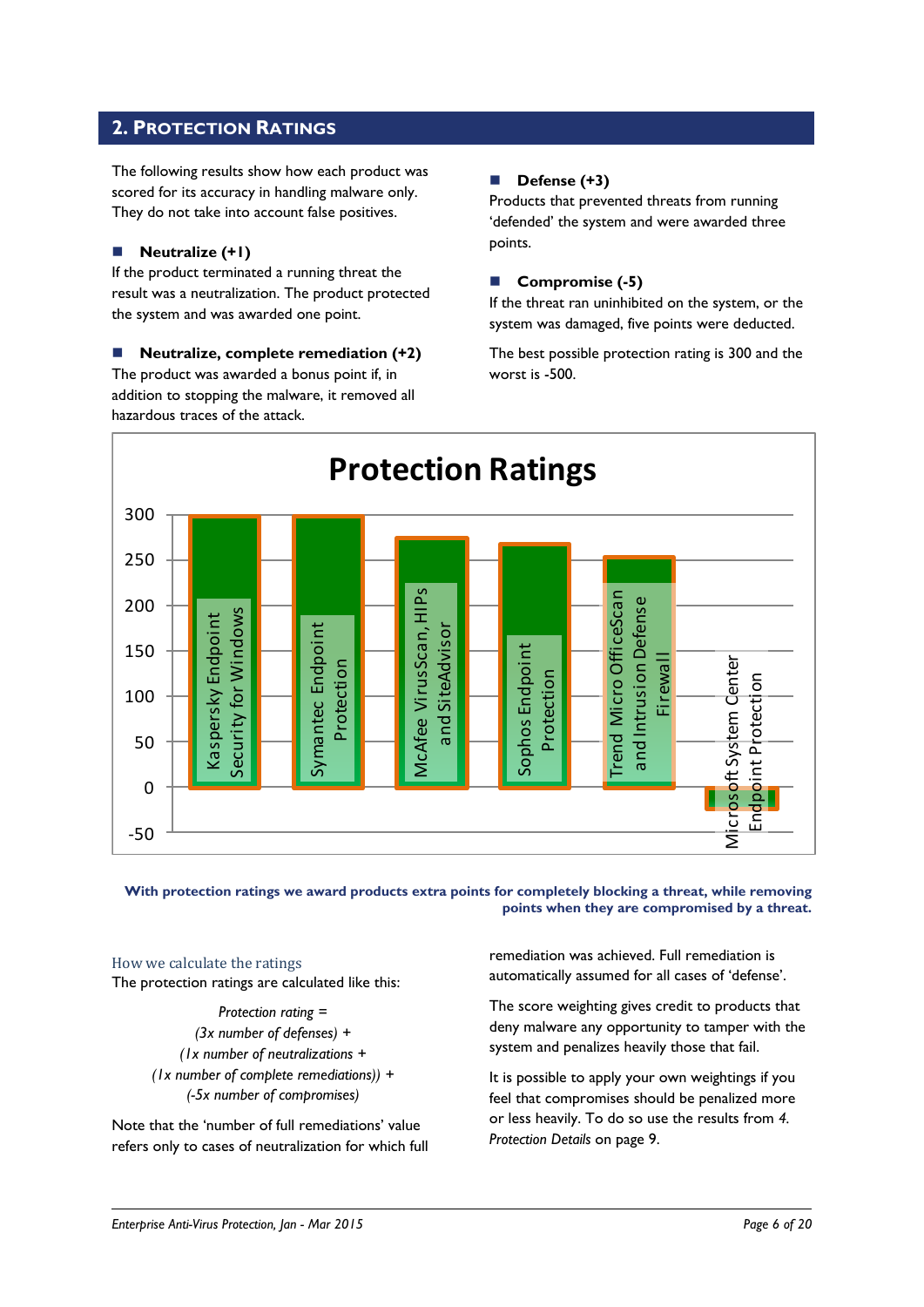### PROTECTION RATINGS

| <b>Product</b>                                        | <b>Protection Rating</b> |
|-------------------------------------------------------|--------------------------|
| Kaspersky Endpoint Security for Windows               | 299                      |
| <b>Symantec Endpoint Protection</b>                   | 298                      |
| McAfee VirusScan, HIPs and SiteAdvisor                | 274                      |
| Sophos Endpoint Protection                            | 268                      |
| Trend Micro OfficeScan and Intrusion Defense Firewall | 254                      |
| Microsoft System Center Endpoint Protection           | -23                      |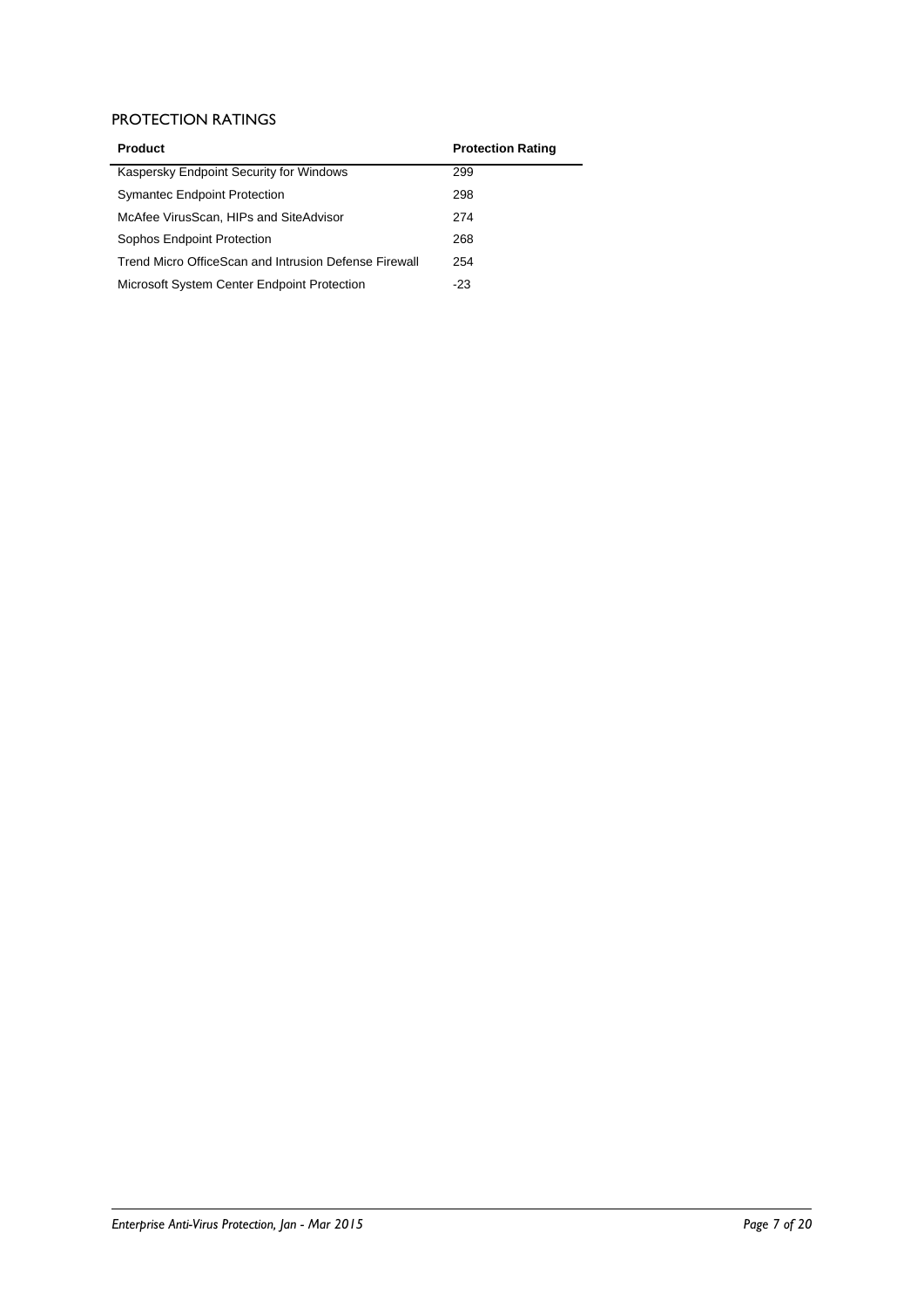### <span id="page-7-0"></span>**3. PROTECTION SCORES**

The following illustrates the general level of protection, combining defended and neutralized results.

There is no distinction made between these different levels of protection. Either a system is protected or it is not.



### **The protection scores simply indicate how many time each product prevented a threat from compromising the system.**

#### PROTECTION SCORES

| <b>Product</b>                                        | <b>Protected Scores</b> |
|-------------------------------------------------------|-------------------------|
| <b>Symantec Endpoint Protection</b>                   | 100                     |
| Kaspersky Endpoint Security for Windows               | 100                     |
| McAfee VirusScan, HIPs and SiteAdvisor                | 99                      |
| Sophos Endpoint Protection                            | 97                      |
| Trend Micro OfficeScan and Intrusion Defense Firewall | 95                      |
| Microsoft System Center Endpoint Protection           | 62                      |

(Average: 92 per cent)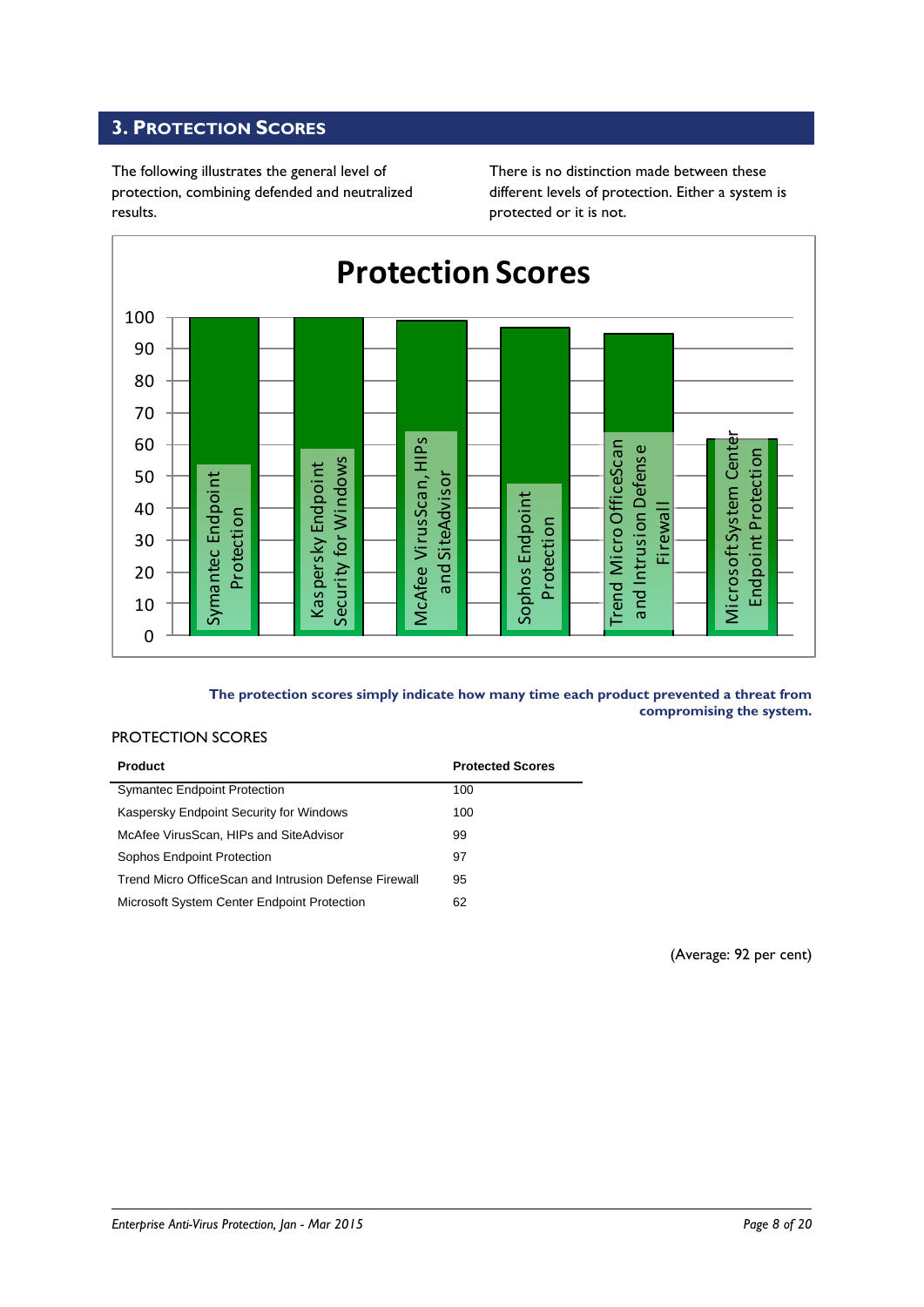### <span id="page-8-0"></span>**4. PROTECTION DETAILS**

The security products provided different levels of protection. When a product *defended* against a threat, it prevented the malware from gaining a foothold on the target system.

A threat might have been able to exploit or infect the system and, in some cases, the product *neutralized* it either after the exploit ran or later. When it couldn't the system was *compromised*.



#### **The graph shows details on how the products handled the attacks. They are ordered according to their protection scores. For overall protection scores see** *3. Protection Scores* **on page 8.**

### PROTECTION DETAILS

| <b>Product</b>                                        | <b>Defended</b> | <b>Neutralized</b> | Compromised | Protected |
|-------------------------------------------------------|-----------------|--------------------|-------------|-----------|
| <b>Symantec Endpoint Protection</b>                   | 99              |                    | 0           | 100       |
| Kaspersky Endpoint Security for Windows               | 99              |                    |             | 100       |
| McAfee VirusScan, HIPs and SiteAdvisor                | 90              | 9                  |             | 99        |
| Sophos Endpoint Protection                            | 92              | 5                  | 3           | 97        |
| Trend Micro OfficeScan and Intrusion Defense Firewall | 92              | 3                  | 5           | 95        |
| Microsoft System Center Endpoint Protection           | 50              | 12                 | 38          | 62        |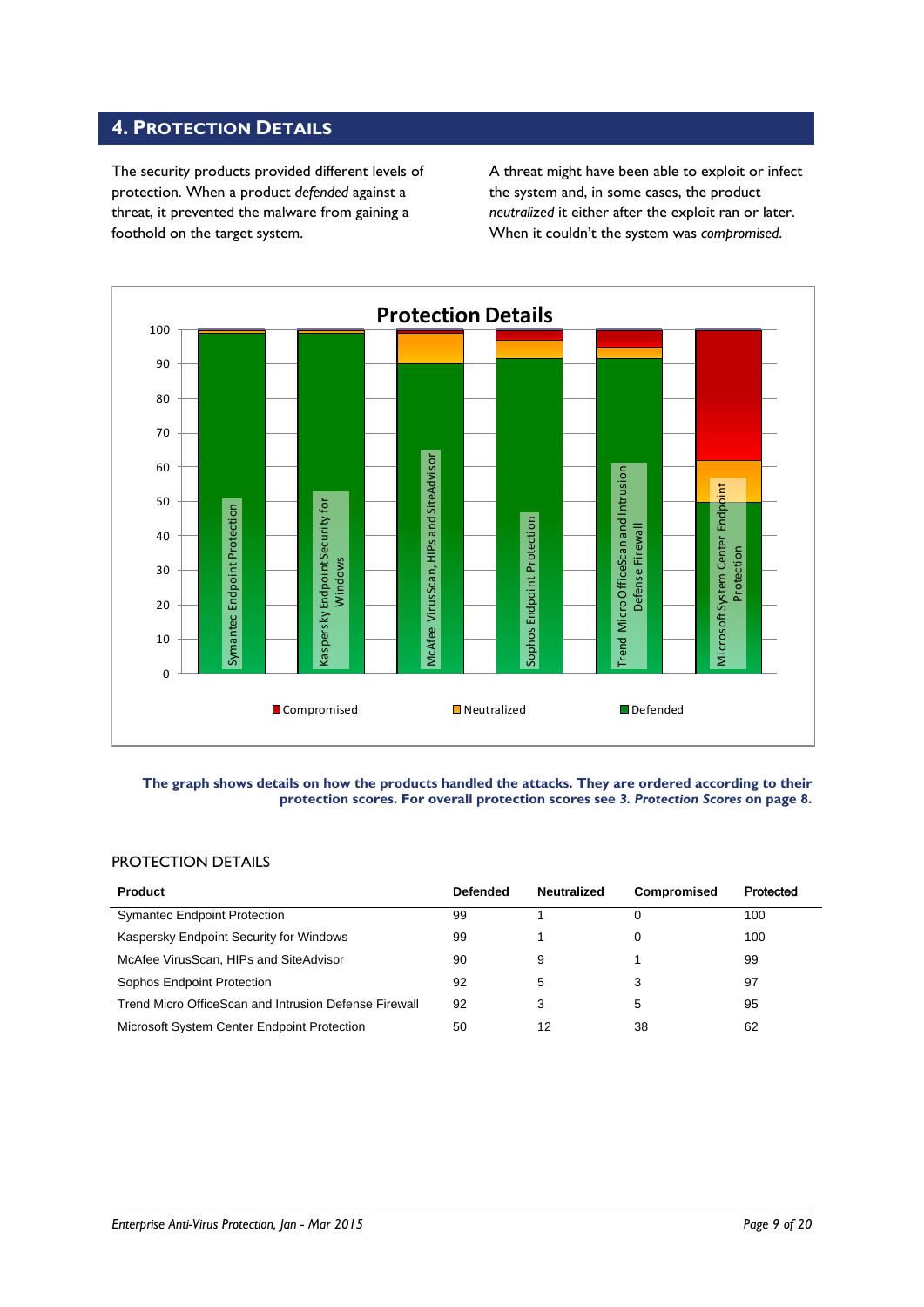### <span id="page-9-0"></span>**5. LEGITIMATE SOFTWARE RATINGS**

The legitimate software accuracy ratings provide a way to judge how effectively the security programs handle non-malicious software by looking at a single graph.

Anti-malware software should allow legitimate software to run unhindered. These results take

into account the level of any interaction that the product demands of the user, as well as the prevalence of the legitimate program.

To understand how we calculate these ratings see 5.3 Accuracy ratings on page 12.



**When a product misclassified a popular program it faced a stronger penalty than if the file was more obscure.**

### LEGITIMATE SOFTWARE RATINGS

| <b>Product</b>                                        | <b>Accuracy Rating</b> |
|-------------------------------------------------------|------------------------|
| Trend Micro OfficeScan and Intrusion Defense Firewall | 718                    |
| Kaspersky Endpoint Security for Windows               | 718                    |
| Sophos Endpoint Protection                            | 718                    |
| McAfee VirusScan, HIPs and SiteAdvisor                | 718                    |
| Microsoft System Center Endpoint Protection           | 718                    |
| <b>Symantec Endpoint Protection</b>                   | 702.5                  |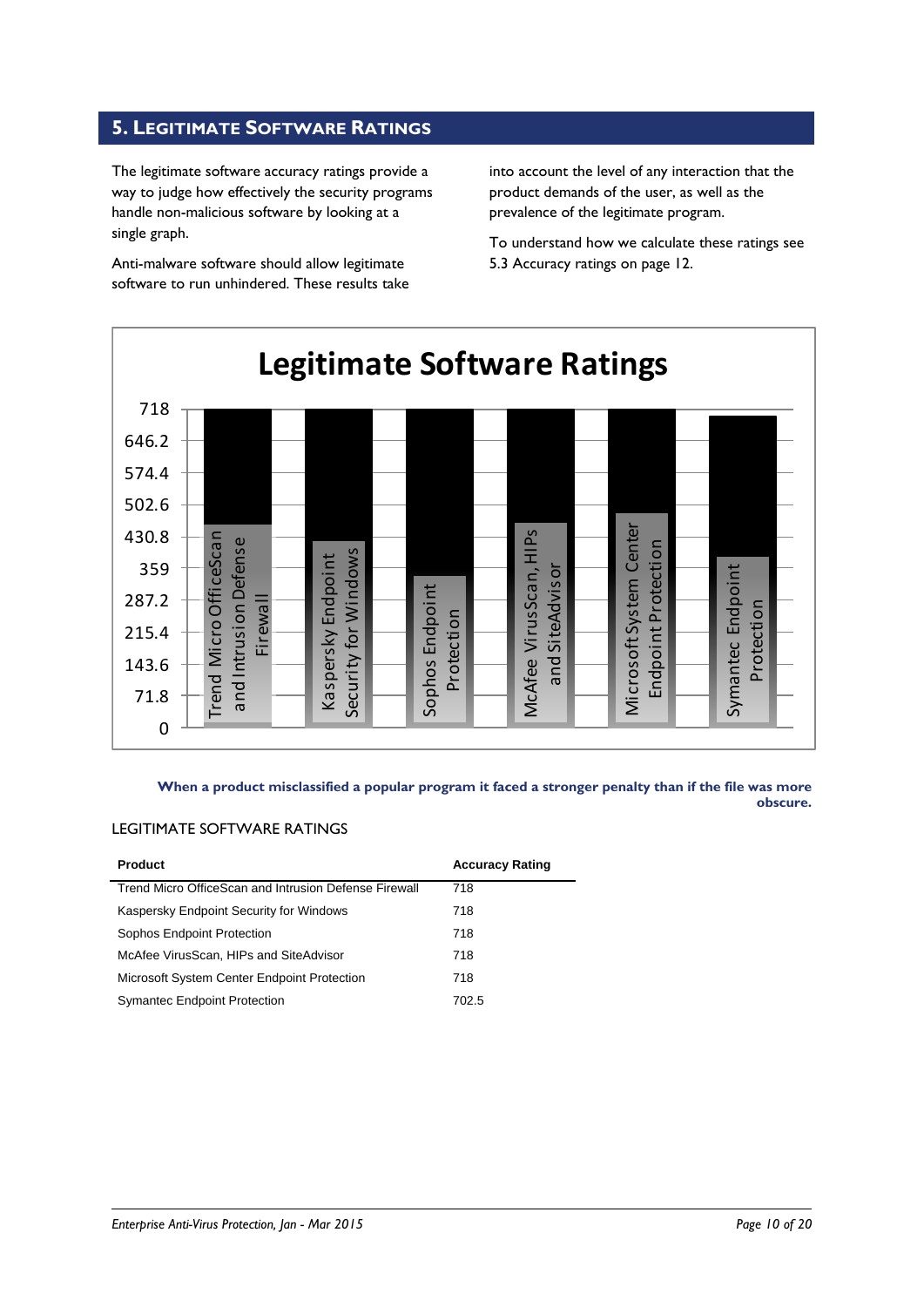### **5.1 Interaction ratings**

A security product needs to be able to protect the system from threats, while allowing legitimate software to work properly. When legitimate software is misclassified as malware a false positive is generated.

In an effort to protect the system some security products will ask the user questions when it encounters software that it is not certain is either fully legitimate or definitely malware.

When measuring how effective each product is we take into account all of the likely outcomes, whether the product allows, blocks or asks different types of questions. In each case a score is allocated.

A product gains top marks if it allows legitimate software to install without requiring the user to answer questions or otherwise interact. It loses points the more interaction is required and the less accurately it behaves.

If a product actually generates a genuine false positive (e.g. "software is malicious") it is penalized heavily.

The results grid below shows the most likely possibilities, along with some outcomes that could only happen if a product was not working properly (e.g. A5 – Object is safe but is blocked automatically).

### **Interaction**

|          |                             | <b>None</b> |        | Click to allow Click to allow/block Click to block<br>(allowed) (default allow) (no recommendation) (default block) (blocked) |        | <b>None</b> |   |
|----------|-----------------------------|-------------|--------|-------------------------------------------------------------------------------------------------------------------------------|--------|-------------|---|
|          | Object is safe              |             | 1.5    |                                                                                                                               |        |             | A |
| ā        | Object is unknown           |             |        | 0.5                                                                                                                           | 0      | $-0.5$      | B |
| ថ        | Object is not classified    |             | 0.5    | 0                                                                                                                             | $-0.5$ | $-1$        | C |
| Classifi | <b>Object is suspicious</b> | 0.5         |        | $-0.5$                                                                                                                        | $-1$   | $-1.5$      | D |
|          | <b>Object is unwanted</b>   | 0           | $-0.5$ | $-1$                                                                                                                          | $-1.5$ | $-2$        | Е |
|          | <b>Object is malicious</b>  |             |        |                                                                                                                               | $-2$   | $-2$        | F |
|          |                             |             |        |                                                                                                                               |        |             |   |

**Top marks to products that are accurate; those that ask too many questions or are overly suspicious are penalized.**

### LEGITIMATE SOFTWARE INCIDENTS

| <b>Product</b>                      | Interaction                    | Total |
|-------------------------------------|--------------------------------|-------|
| Webroot SecureAnywhere Antivirus    | Click to block (default block) |       |
|                                     | None (blocked)                 | J     |
| <b>Symantec Endpoint Protection</b> | Click to block (default block) |       |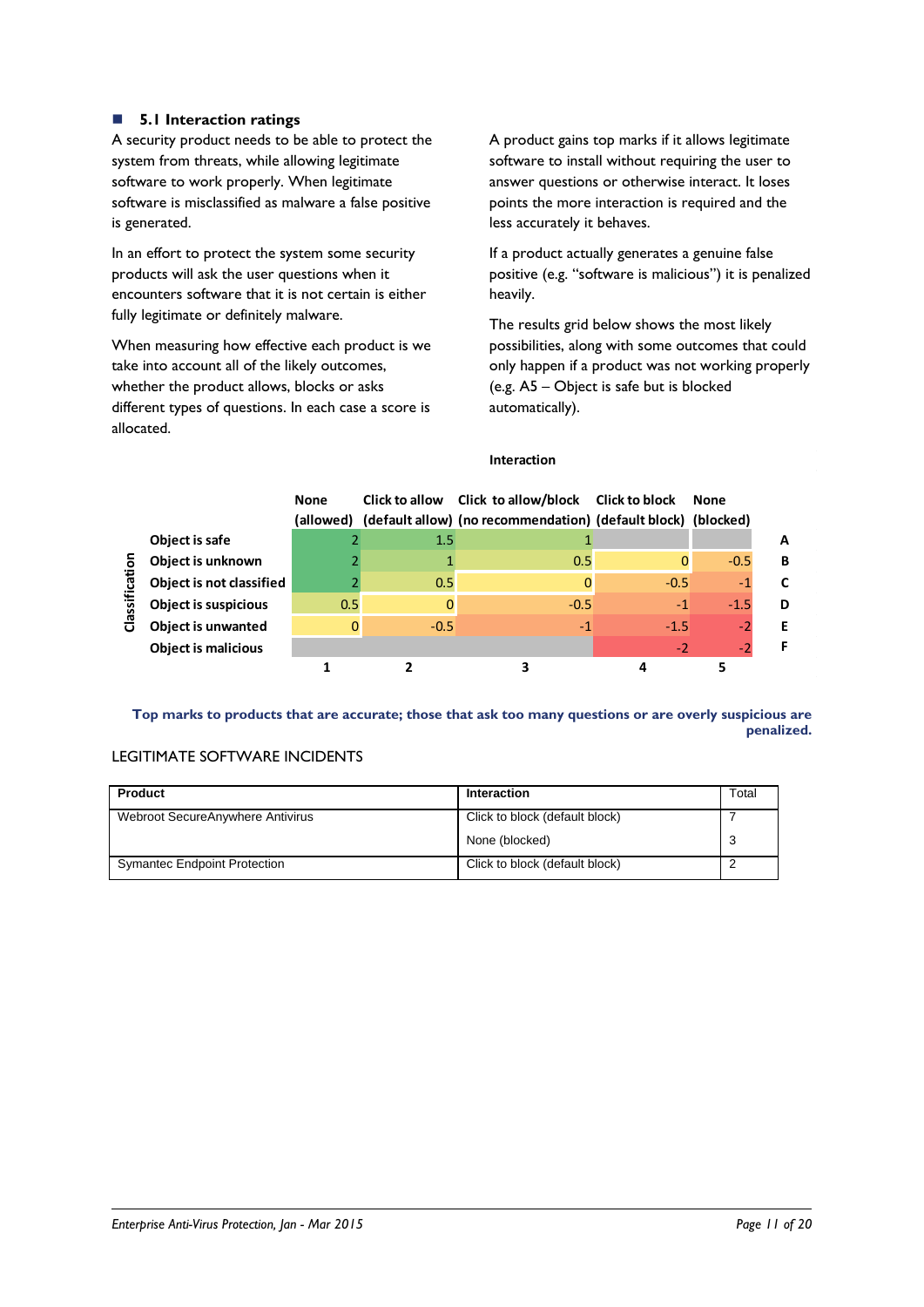### **5.2 Prevalence ratings**

The prevalence of each piece of software is significant. If a security product interferes with common applications then the situation is more serious than if it does so with rare ones. That said, it is usually expected that anti-malware programs should not interfere with any legitimate software.

The programs selected for the legitimate software testing were organized into five groups:

Very High Impact; High Impact; Medium Impact; Low Impact; and Very Low Impact.

The table below shows the relative importance of each group expressed as a numerical value. A Very High Impact application is ranked as being five times more significant than a Very Low Impact program.

### LEGITIMATE SOFTWARE PREVALENCE RATING MODIFIERS

| Impact category  | Rating modifier |
|------------------|-----------------|
| Very High Impact | 5               |
| High Impact      | 4               |
| Medium Impact    | 3               |
| Low Impact       | 2               |
| Very Low Impact  |                 |

These categories were attributed to software programs based on their individual weekly download numbers as reported by third-party download sites including Download.com at the time of testing.

Files were downloaded from their original sources, excluding third-party download sites, such as Download.com, wherever possible. This was to reduce the chances that the software had been altered in any way, perhaps having potentially unwanted add-ons included with the installer.

The presence of potentially unwanted add-ons transforms the legitimate software into a product that could be blocked or altered justifiably by antimalware software. As such they are not suitable for this legitimate software test.

The ranges for these categories, in terms of weekly downloads, are recorded in the table Legitimate Software Prevalence Categories.

### LEGITIMATE SOFTWARE PREVALENCE CATEGORIES

| Impact category  | Prevalence       |
|------------------|------------------|
| Very High Impact | >20,000          |
| High Impact      | $1,000 - 20,000$ |
| Medium Impact    | $100 - 999$      |
| Low Impact       | $25 - 99$        |
| Very Low Impact  | < 25             |

### ■ 5.3 Accuracy ratings

The legitimate software accuracy ratings are calculated by multiplying together the interaction and prevalence ratings.

> *accuracy rating = number of programs x (interaction rating x prevalence rating)*

For example, if a product allows 10 legitimate, Medium Impact programs to install without any interference then its rating would be calculated like this:

$$
\begin{aligned} \text{accuracy rating} &= 10 \times (2 \times 3) \\ &= 60 \end{aligned}
$$

This formula creates the impact-weighted accuracy ratings used in the graph 5. Legitimate Software Ratings on page 10.

### **5.4 Distribution of impact categories**

Products that scored highest were the most accurate when handling the legitimate applications used in the test.

The best theoretical score possible is 1,000, while the worst would be -1,000 (assuming that all applications were classified as Very High Impact).

In fact the distribution of applications in the impact categories was not restricted only to Very High Impact. The table below shows the true distribution:

### LEGITIMATE SOFTWARE CATEGORY FREQUENCY

| <b>Prevalence Rating</b> | Frequency |
|--------------------------|-----------|
| Very High Impact         | 26        |
| High Impact              | 38        |
| Medium Impact            | 16        |
| Low Impact               | 9         |
| Very Low Impact          | 11        |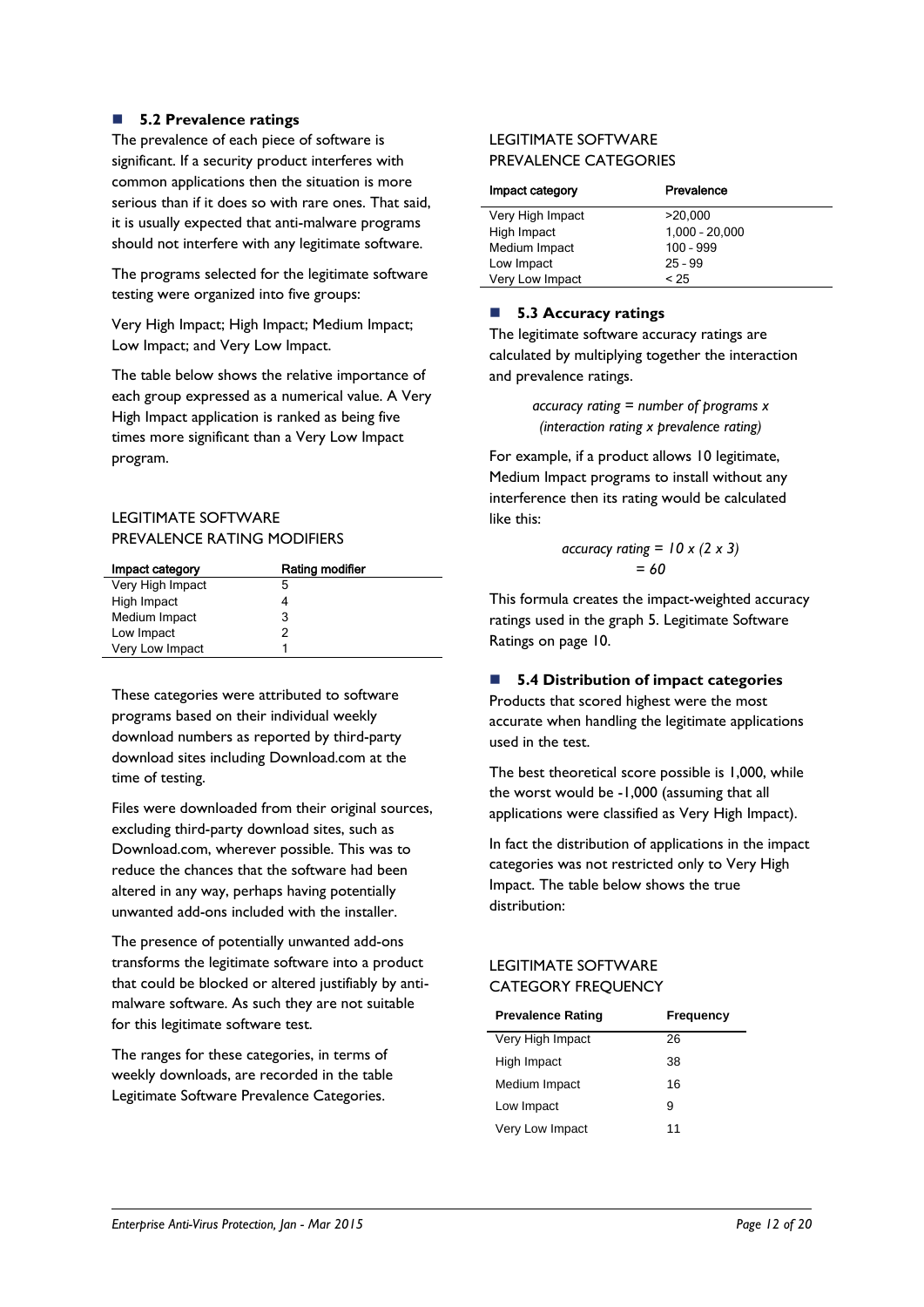### <span id="page-12-0"></span>**6. THE TESTS**

#### **6.1 The threats**

Providing a realistic user experience was important in order to illustrate what really happens when a user encounters a threat on the internet.

For example, in these tests web-based malware was accessed by visiting an original, infected website using a web browser, and not downloaded from a CD or internal test website.

All target systems were fully exposed to the threats. This means that any exploit code was allowed to run, as were other malicious files, They were run and permitted to perform exactly as they were designed to, subject to checks made by the installed security software.

A minimum time period of five minutes was provided to allow the malware an opportunity to act.

#### **6.2 Test rounds**

Tests were conducted in rounds. Each round recorded the exposure of every product to a specific threat. For example, in 'round one' each of the products was exposed to the same malicious website.

At the end of each round the test systems were completely reset to remove any possible trace of malware before the next test began.

#### **6.3 Monitoring**

Close logging of the target systems was necessary to gauge the relative successes of the malware and the anti-malware software. This included recording activity such as network traffic, the creation of files and processes and changes made to important files.

#### ■ 6.4 Levels of protection

The products displayed different levels of protection. Sometimes a product would prevent a threat from executing, or at least making any significant changes to the target system.

In other cases a threat might be able to perform some tasks on the target (such as exploiting a security vulnerability or executing a malicious program), after which the security product would intervene and remove some or all of the malware.

Finally, a threat may be able to bypass the security product and carry out its malicious tasks unhindered. It may even be able to disable the security software.

Occasionally Windows' own protection system might handle a threat while the anti-virus program ignored it. Another outcome is that the malware may crash for various reasons.

The different levels of protection provided by each product were recorded following analysis of the log files.

If malware failed to perform properly in a given incident, perhaps because of the very presence of the security product, rather than any specific defending action that the product took, the product was given the benefit of the doubt and a Defended result was recorded.

If the test system was damaged, becoming hard to use following an attempted attack, this was counted as a compromise even if the active parts of the malware had eventually been removed by the product.

### ■ **6.5 Types of protection**

All of the products tested provided two main types of protection: real-time and on-demand. Real-time protection monitors the system constantly in an attempt to prevent a threat from gaining access.

On-demand protection is essentially a 'virus scan' that is run by the user at an arbitrary time.

The test results note each product's behavior when a threat is introduced and afterwards. The real-time protection mechanism was monitored throughout the test, while an on-demand scan was run towards the end of each test to measure how safe the product determined the system to be.

Manual scans were run only when a tester determined that malware had made an interaction with the target system. In other words, if the security product claimed to block the attack at the initial stage, and the monitoring logs supported this claim, the case was considered closed and a Defended result was recorded.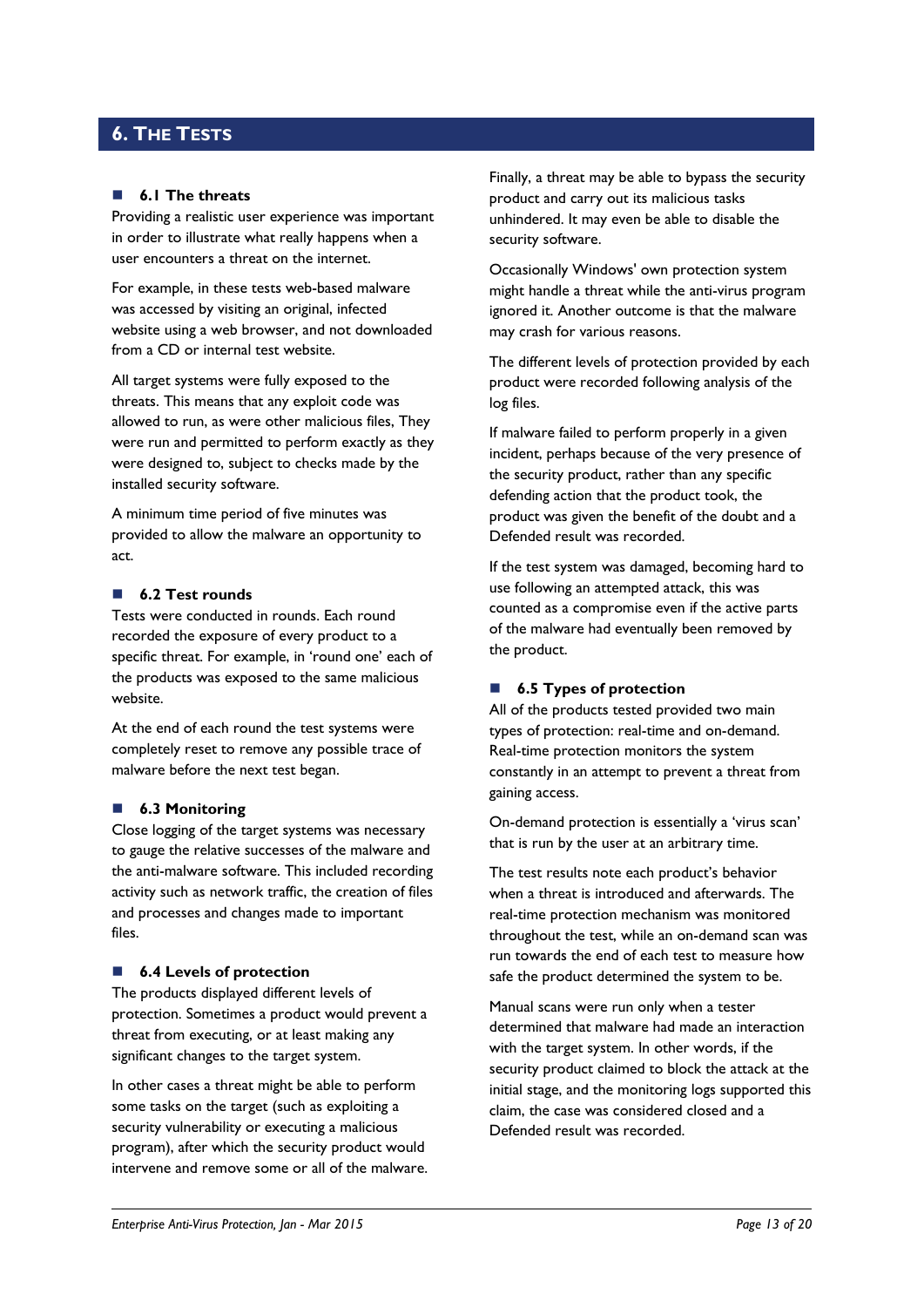### <span id="page-13-0"></span>**7. TEST DETAILS**

### **7.1 The targets**

To create a fair testing environment, each product was installed on a clean Windows 7 Professional 64-bit target system. The operating system was updated with Service Pack 1 (SP1), although no later patches or updates were applied.

We test with Windows 7 SP1 due to the high prevalence of internet threats that work with this operating system. The prevalence of these threats suggests that there are many systems with this level of patching currently connected to the internet.

At the time of testing Windows 7 was being used heavily by consumers and businesses.

According to Net Applications, which monitors the popularity of operating systems and web browsers, Windows 7 accounted for 48 per cent of the desktop operating system market. It was the market leader, with Windows XP coming a close second (29 per cent).

Windows 8 and Windows Vista came a distant third and fifth (11 per cent and three per cent) respectively<sup>1</sup>. Mac OS X came fourth.

Our aim is to test the security product and not the protection provided by keeping systems completely up to date with patches and other mechanisms. Patching will inevitably improve the security of the system and readers are advised to keep all software updated.

A selection of legitimate but vulnerable software was pre-installed on the target systems. These posed security risks, as they contained known security issues. They included versions of Adobe Flash Player, Adobe Reader and Java.

A different security product was then installed on each system. Each product's update mechanism was used to download the latest version with the most recent definitions and other elements.

Due to the dynamic nature of the tests, which were carried out in real-time with live malicious websites, the products' update systems were

<sup>1</sup> Net Market Share (Net Applications), <http://www.netmarketshare.com/>

1

allowed to run automatically and were also run manually before each test round was carried out.

The products were also allowed to 'call home' should they be programmed to query databases in real-time. Some products might automatically upgrade themselves during the test. At any given time of testing, the very latest version of each program was used.

Each target systems was a physical PC, not a virtual machine, and was connected to the internet via its own virtual network (VLAN) to avoid crossinfection of malware.

#### ■ 7.2 Threat selection

The malicious web links (URLs) used in the tests were not provided by any anti-malware vendor.

They were picked from lists generated by Dennis Technology Labs' own malicious site detection system, which uses popular search engine keywords submitted to Google. It analyses sites that are returned in the search results from a number of search engines and adds them to a database of malicious websites.

In all cases, a control system (Verification Target System - VTS) was used to confirm that the URLs linked to actively malicious sites.

Malicious URLs and files are not shared with any vendors during the testing process.

### <span id="page-13-1"></span>**7.3 Test stages**

There were three main stages in each individual test:

- 1. Introduction
- 2. Observation
- 3. Remediation

During the *Introduction* stage, the target system was exposed to a threat. Before the threat was introduced, a snapshot was taken of the system. This created a list of Registry entries and files on the hard disk. The threat was then introduced.

Immediately after the system's exposure to the threat, the *Observation* stage is reached. During this time, which typically lasted at least 10 minutes, the tester monitored the system both visually and using a range of third-party tools.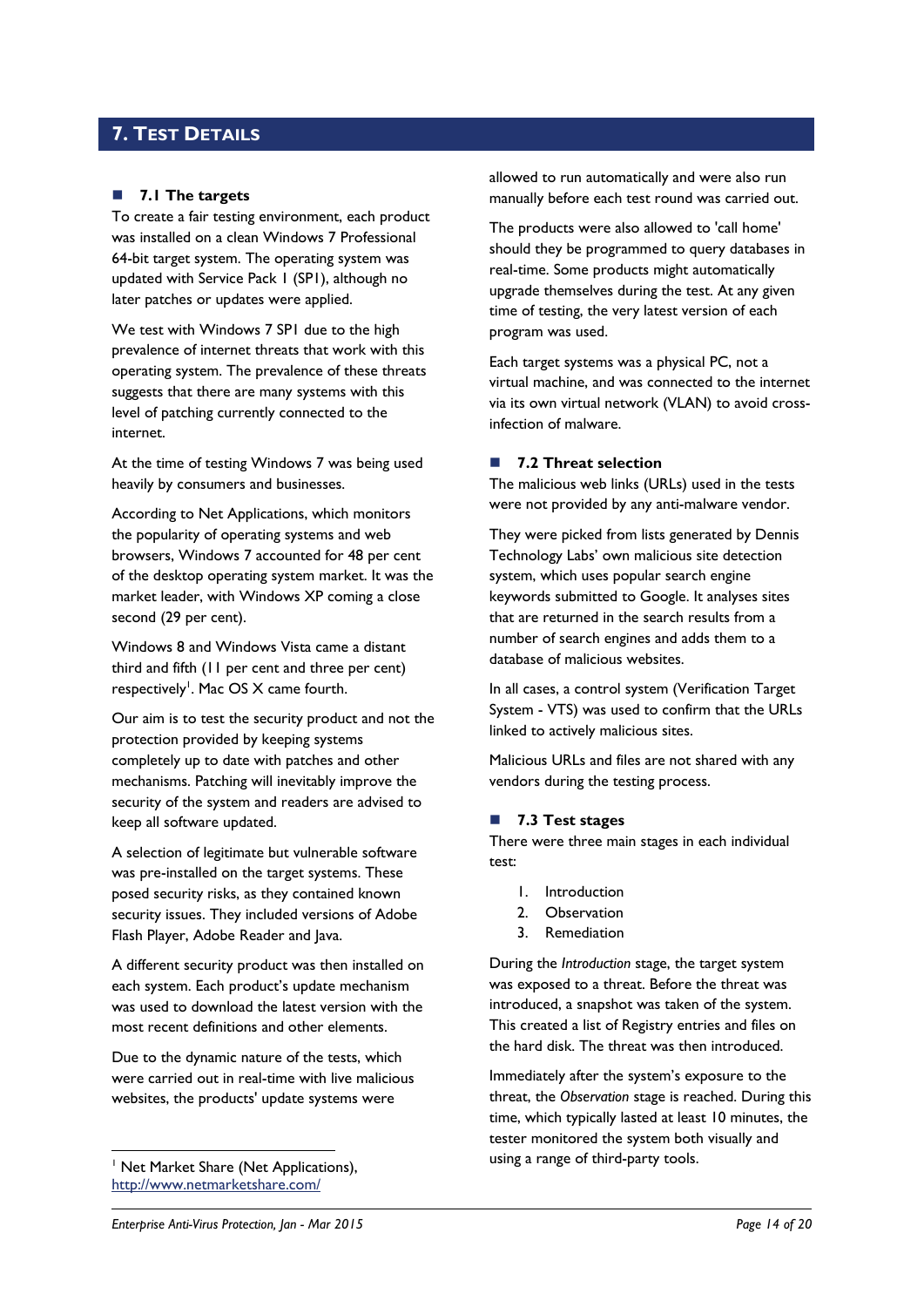The tester reacted to pop-ups and other prompts according to the directives described below (see *7.5 Observation and intervention* below.

In the event that hostile activity to other internet users was observed, such as when spam was being sent by the target, this stage was cut short.

The *Observation* stage concluded with another system snapshot. This 'exposed' snapshot was compared to the original 'clean' snapshot and a report generated. The system was then rebooted.

The *Remediation* stage is designed to test the products' ability to clean an infected system. If it defended against the threat in the *Observation* stage then we skipped it. An on-demand scan was run on the target, after which a 'scanned' snapshot was taken. This was compared to the original 'clean' snapshot and a report was generated.

All log files, including the snapshot reports and the product's own log files, were recovered from the target.

In some cases the target may become so damaged that log recovery is considered impractical. The target was then reset to a clean state, ready for the next test.

### **7.4 Threat introduction**

Malicious websites were visited in real-time using the web browser. This risky behavior was conducted using live internet connections. URLs were typed manually into the browser.

Web-hosted malware often changes over time. Visiting the same site over a short period of time can expose systems to what appear to be a range of threats (although it may be the same threat, slightly altered to avoid detection).

Also, many infected sites will only attack a particular IP address once, which makes it hard to test more than one product against the same threat.

In order to improve the chances that each target system received the same experience from a malicious web server, we used a web replay system.

When the verification target systems visited a malicious site, the page's content, including malicious code, was downloaded, stored and loaded into the replay system. When each target system subsequently visited the site, it received exactly the same content.

The network configurations were set to allow all products unfettered access to the internet throughout the test, regardless of the web replay systems.

### **7.5 Observation and intervention**

Throughout each test, the target system was observed both manually and in real-time. This enabled the tester to take comprehensive notes about the system's perceived behavior, as well as to compare visual alerts with the products' log entries.

At certain stages the tester was required to act as a regular user. To achieve consistency, the tester followed a policy for handling certain situations, including dealing with pop-ups displayed by products or the operating system, system crashes, invitations by malware to perform tasks and so on.

This user behavior policy included the following directives:

- 1. Act naively. Allow the threat a good chance to introduce itself to the target by clicking OK to malicious prompts, for example.
- 2. Don't be too stubborn in retrying blocked downloads. If a product warns against visiting a site, don't take further measures to visit that site.
- 3. Where malware is downloaded as a Zip file, or similar, extract it to the Desktop then attempt to run it. If the archive is protected by a password, and that password is known to you (e.g. it was included in the body of the original malicious email), use it.
- 4. Always click the default option. This applies to security product pop-ups, operating system prompts (including Windows firewall) and malware invitations to act.
- 5. If there is no default option, wait. Give the prompt 20 seconds to choose a course of action automatically.
- 6. If no action is taken automatically, choose the first option. Where options are listed vertically, choose the top one. Where options are listed horizontally, choose the left-hand one.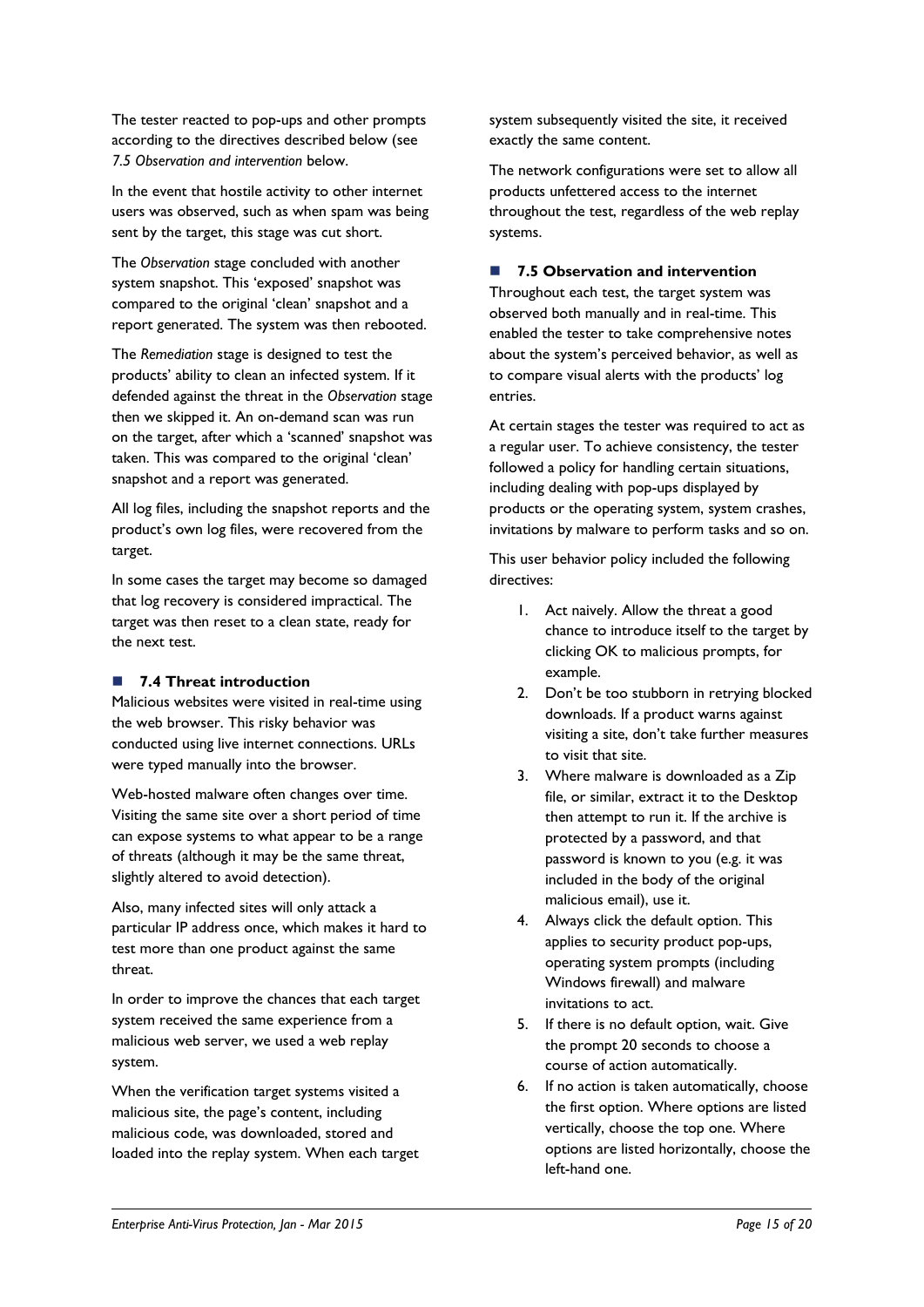### **7.6 Remediation**

When a target is exposed to malware, the threat may have a number of opportunities to infect the system. The security product also has a number of chances to protect the target. The snapshots explained in *7.3 Test stages* [on page 14](#page-13-1) provided information that was used to analyze a system's final state at the end of a test.

Before, during and after each test, a 'snapshot' of the target system was taken to provide information about what had changed during the exposure to malware. For example, comparing a snapshot taken before a malicious website was visited to one taken after might highlight new entries in the Registry and new files on the hard disk.

Snapshots were also used to determine how effective a product was at removing a threat that had managed to establish itself on the target system. This analysis gives an indication as to the levels of protection that a product has provided.

These levels of protection have been recorded using three main terms: defended, neutralized, and compromised. A threat that was unable to gain a foothold on the target was *defended* against; one that was prevented from continuing its activities was *neutralized*; while a successful threat was considered to have *compromised* the target.

A defended incident occurs where no malicious activity is observed with the naked eye or thirdparty monitoring tools following the initial threat introduction. The snapshot report files are used to verify this happy state.

If a threat is observed to run actively on the system, but not beyond the point where an ondemand scan is run, it is considered to have been neutralized.

Comparing the snapshot reports should show that malicious files were created and Registry entries were made after the introduction. However, as long as the 'scanned' snapshot report shows that either the files have been removed or the Registry entries have been deleted, the threat has been neutralized.

The target is compromised if malware is observed to run after the on-demand scan. In some cases a product might request a further scan to complete the removal. We considered secondary scans to

be acceptable, but continual scan requests may be ignored after no progress is determined.

An edited 'hosts' file or altered system file also counted as a compromise.

### **7.7 Automatic monitoring**

Logs were generated using third-party applications, as well as by the security products themselves.

Manual observation of the target system throughout its exposure to malware (and legitimate applications) provided more information about the security products' behavior.

Monitoring was performed directly on the target system and on the network.

### Client-side logging

A combination of Process Explorer, Process Monitor, TcpView and Wireshark were used to monitor the target systems. Regshot was used between each testing stage to record a system snapshot.

A number of Dennis Technology Labs-created scripts were also used to provide additional system information. Each product was able to generate some level of logging itself.

Process Explorer and TcpView were run throughout the tests, providing a visual cue to the tester about possible malicious activity on the system. In addition, Wireshark's real-time output, and the display from the web proxy (see Network logging, below), indicated specific network activity such as secondary downloads.

Process Monitor also provided valuable information to help reconstruct malicious incidents.

### Network logging

All target systems were connected to a live internet connection, which incorporated a transparent web proxy and a network monitoring system. All traffic to and from the internet had to pass through this system.

An HTTP replay system ensured that all target systems received the same malware as each other. It was configured to allow access to the internet so that products could download updates and communicate with any available 'in the cloud' servers.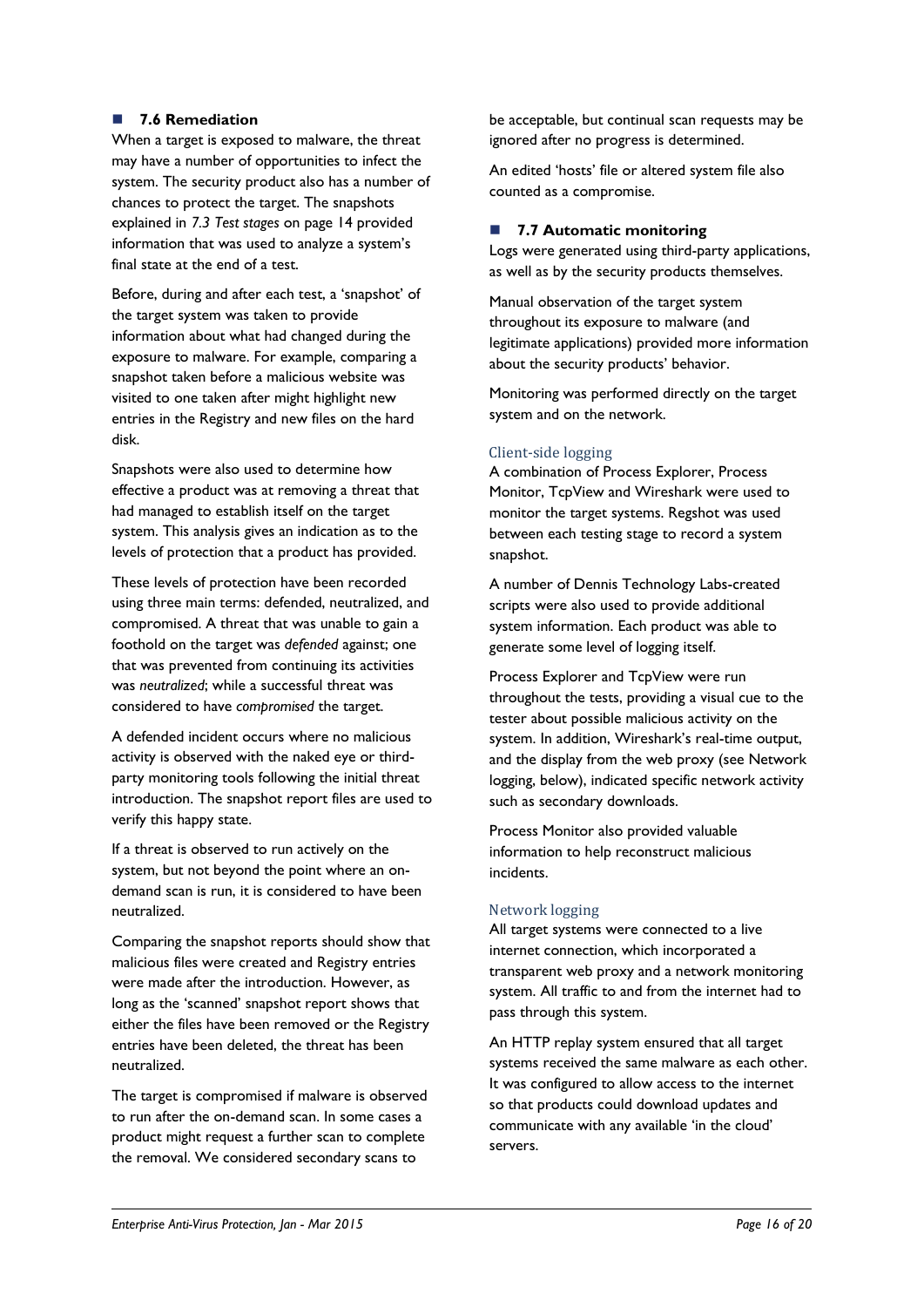### <span id="page-16-0"></span>**8. CONCLUSIONS**

#### **Where are the threats?**

The threats used in this test were genuine, real-life threats that were infecting victims globally at the time that we tested the products.

The types of infected or malicious sites were varied, which demonstrates that effective anti-virus software is essential for those who want to use the web using a Windows PC.

Most threats installed automatically when a user visited the infected webpage. This infection was often invisible to a casual observer.

#### ■ Where does protection start?

There were relatively few cases of compromise in this test for most products. With the exception of Microsoft's product, most solutions blocked malware before it could run.

#### **Sorting the wheat from the chaff**

Symantec Endpoint Protection Enterprise Edition and Kaspersky Endpoint Security for Windows scored joint highest in terms of malware protection, with McAfee's bundle of software following fast in third place.

The products from Symantec and Kaspersky Lab gained the highest protection ratings because they prevented all threats from infecting the target.

McAfee's product allowed only one threat to compromise the system, while Sophos' failed to stop three and Trend Micro's failed to stop five.

Microsoft System Security Center Endpoint Protection did so poorly at preventing the threats that its protection rating dropped below zero. This is because it failed to prevent 38 threats from compromising the system.

Anti-malware products need to be able to distinguish between malicious and non-malicious

programs. All products tested were excellent in this regard.

All but one product was 100 per cent accurate when handling legitimate software. This boosted their overall accuracy ratings but, in Microsoft's case, not enough to save it from last place overall.

Overall, considering each product's ability to handle both malware and legitimate applications, there are no clear winners. Kaspersky Endpoint Security for Windows and Symantec Endpoint Protection Enterprise Edition lead the pack, but all other products also win AAA awards with the notable exception of Microsoft's, which fails to achieve even a C grade.

### **Exploit protection is important**

Most of the threats used in this test attack the system via one or more automated exploits. Products that recognize this and either block the exploit itself or the malware that it delivers did well in this test.

The vendors who achieved AAA awards are to be congratulated because such a strong set of performances across the board is rare in such a challenging test.

The average protection level of the tested products is 92 per cent (see *3. Protection Scores* on page 8). This figure is much lower than some detection results typically quoted in anti-malware marketing material.

The presence of anti-malware software can be seen to decrease the chances of a malware infection even when the only sites being visited are proven to be actively malicious. That said, only two products produced a 100 per cent protection rate, while one of those mishandled legitimate software.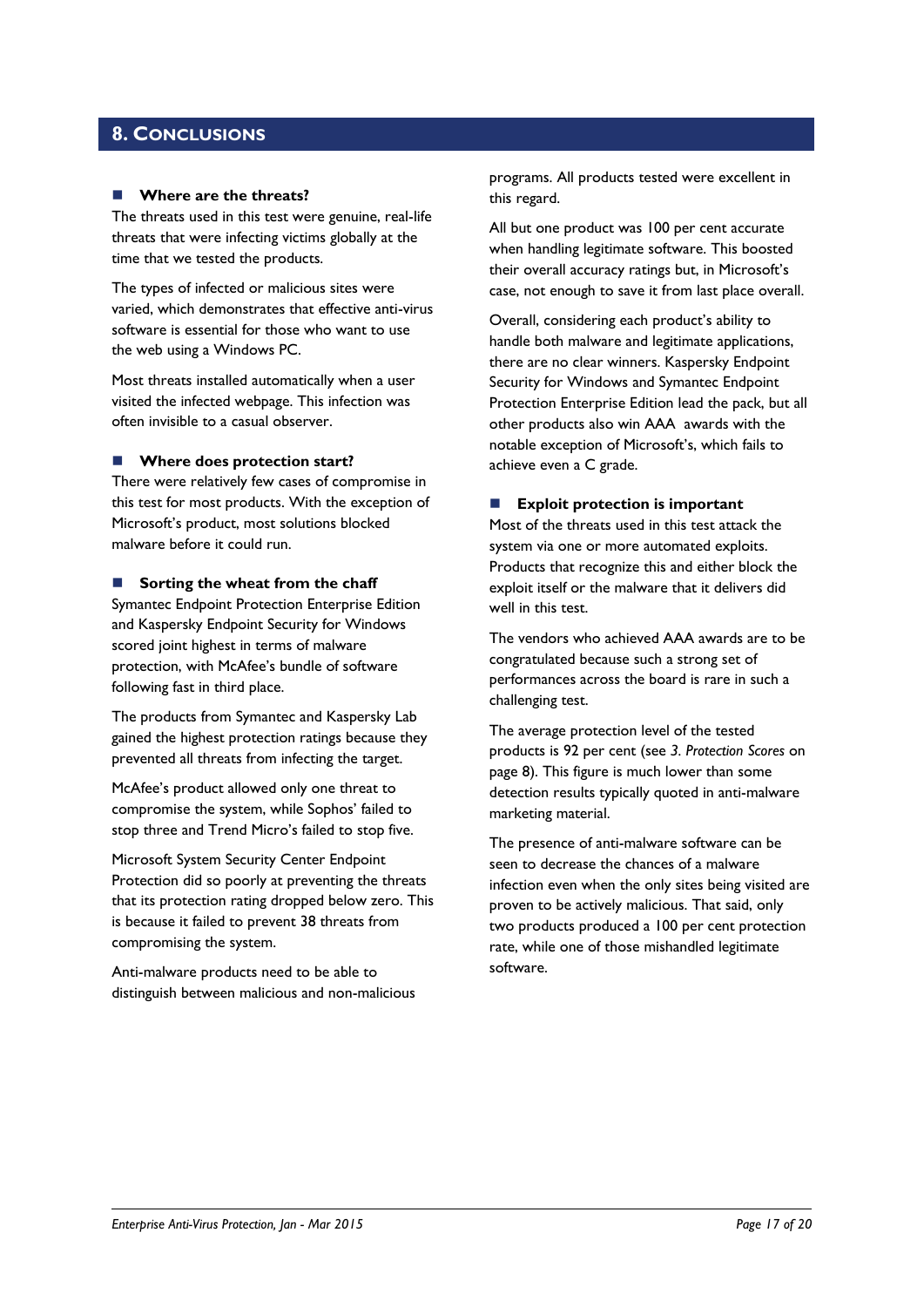## <span id="page-17-0"></span>**APPENDIX A: TERMS USED**

| Compromised            | Malware continues to run on an infected system, even after an on-demand scan.                                                                                                                                                                                                                                                     |  |
|------------------------|-----------------------------------------------------------------------------------------------------------------------------------------------------------------------------------------------------------------------------------------------------------------------------------------------------------------------------------|--|
| Defended               | Malware was prevented from running on, or making changes to, the target.                                                                                                                                                                                                                                                          |  |
| <b>False Positive</b>  | A legitimate application was incorrectly classified as being malicious.                                                                                                                                                                                                                                                           |  |
| Introduction           | Test stage where a target system is exposed to a threat.                                                                                                                                                                                                                                                                          |  |
| Neutralized            | Malware or exploit was able to run on the target, but was then removed by the security<br>product.                                                                                                                                                                                                                                |  |
| Observation            | Test stage during which malware may affect the target.                                                                                                                                                                                                                                                                            |  |
| On-demand (protection) | Manual 'virus' scan, run by the user at an arbitrary time.                                                                                                                                                                                                                                                                        |  |
| Prompt                 | Questions asked by software, including malware, security products and the operating<br>system. With security products, prompts usually appear in the form of pop-up windows.<br>Some prompts don't ask questions but provide alerts. When these appear and<br>disappear without a user's interaction, they are called 'toasters'. |  |
| Real-time (protection) | The 'always-on' protection offered by many security products.                                                                                                                                                                                                                                                                     |  |
| Remediation            | Test stage that measures a product's abilities to remove any installed threat.                                                                                                                                                                                                                                                    |  |
| Round                  | Test series of multiple products, exposing each target to the same threat.                                                                                                                                                                                                                                                        |  |
| Snapshot               | Record of a target's file system and Registry contents.                                                                                                                                                                                                                                                                           |  |
| Target                 | Test system exposed to threats in order to monitor the behavior of security products.                                                                                                                                                                                                                                             |  |
| Threat                 | A program or other measure designed to subvert a system.                                                                                                                                                                                                                                                                          |  |
| Update                 | Code provided by a vendor to keep its software up to date. This includes virus<br>definitions, engine updates and operating system patches.                                                                                                                                                                                       |  |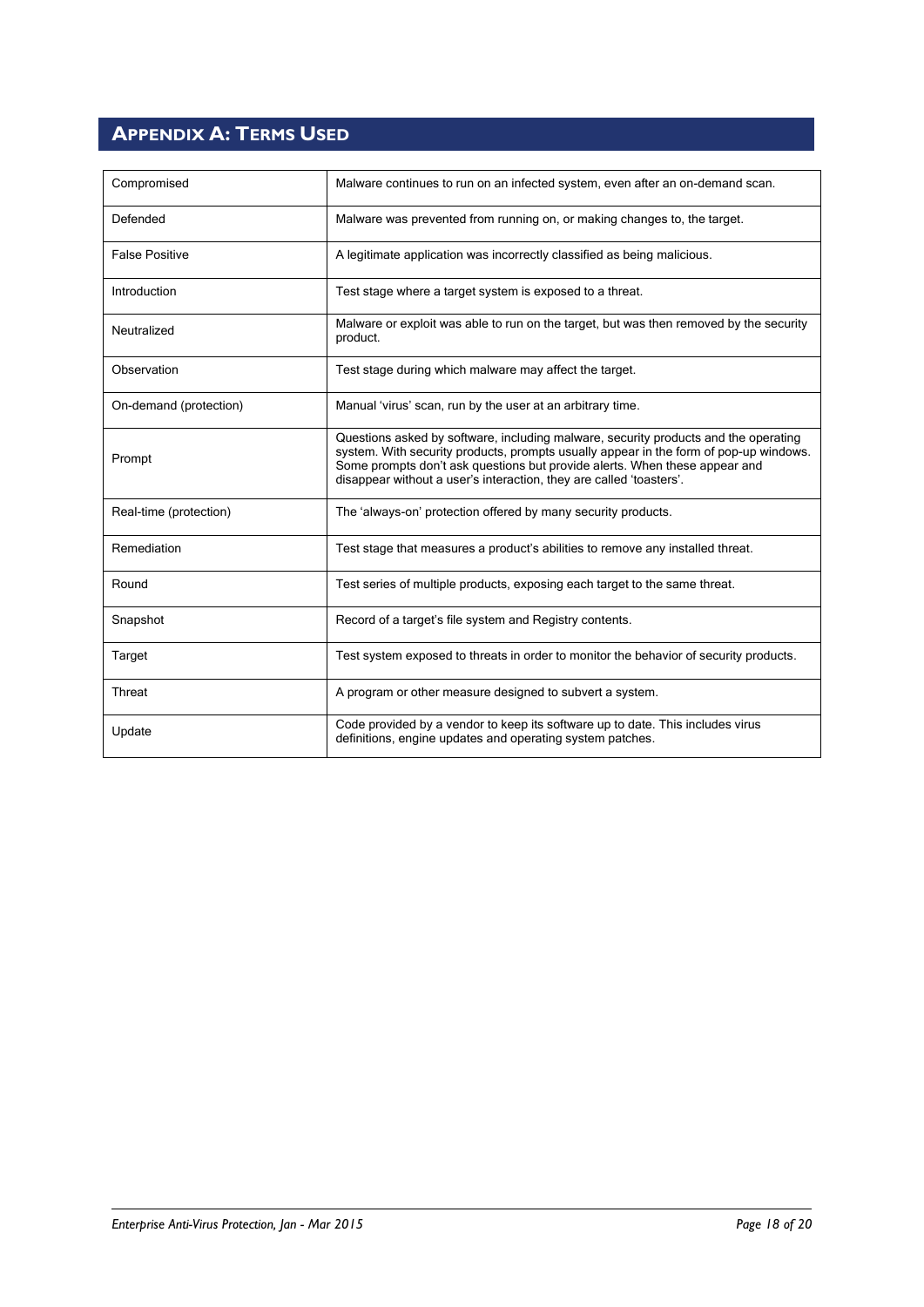### <span id="page-18-0"></span>**APPENDIX B: FAQS**

- **This test was unsponsored.**
- The test rounds were conducted between 15th January 2015 and 17th March 2015 using the most up to date versions of the software available on any given day.
- All products were able to communicate with their back-end systems over the internet.
- The products selected for this test were chosen by Dennis Technology Labs.
- Samples were located and verified by Dennis Technology Labs.
- **Products were exposed to threats within 24 hours of the same threats being verified. In practice there** was only a delay of up to three to four hours.
- **Details of the samples, including their URLs and code, were provided to partner vendors only after the** test was complete.
- The sample set comprised 100 actively-malicious URLs and 100 legitimate applications and URLs.

### Do participating vendors know what samples are used, before or during the test?

No. We don't even know what threats will be used until the test starts. Each day we find new ones, so it is impossible for us to give this information before the test starts. Neither do we disclose this information until the test has concluded.

### What is the difference between a vendor and a partner vendor?

Partner vendors contribute financially to the test in return for a preview of the results, an opportunity to challenge results before publication and the right to use award logos in marketing material. Other participants first see the results on the day of publication and may not use award logos for any purpose.

#### Do you share samples with the vendors?

Partner vendors are able to download samples from us after the test is complete.

Other vendors may request a small subset of the threats that compromised their products in order for them to verify our results and further understand our methodology. The same applies to client-side logs, including the network capture files. There is a small administration fee for the provision of this service.

#### What is a sample?

In our tests a sample is not simply a set of malicious executable files that runs on the system. A sample is an entire replay archive that enables researchers to replicate the incident, even if the original infected website is no longer available. This means that it is possible to reproduce the attack and to determine which layer of protection is was able to bypass. Replaying the attack should, in most cases, produce the relevant executable files. If not, these are usually available in the client-side network capture (pcap) file.